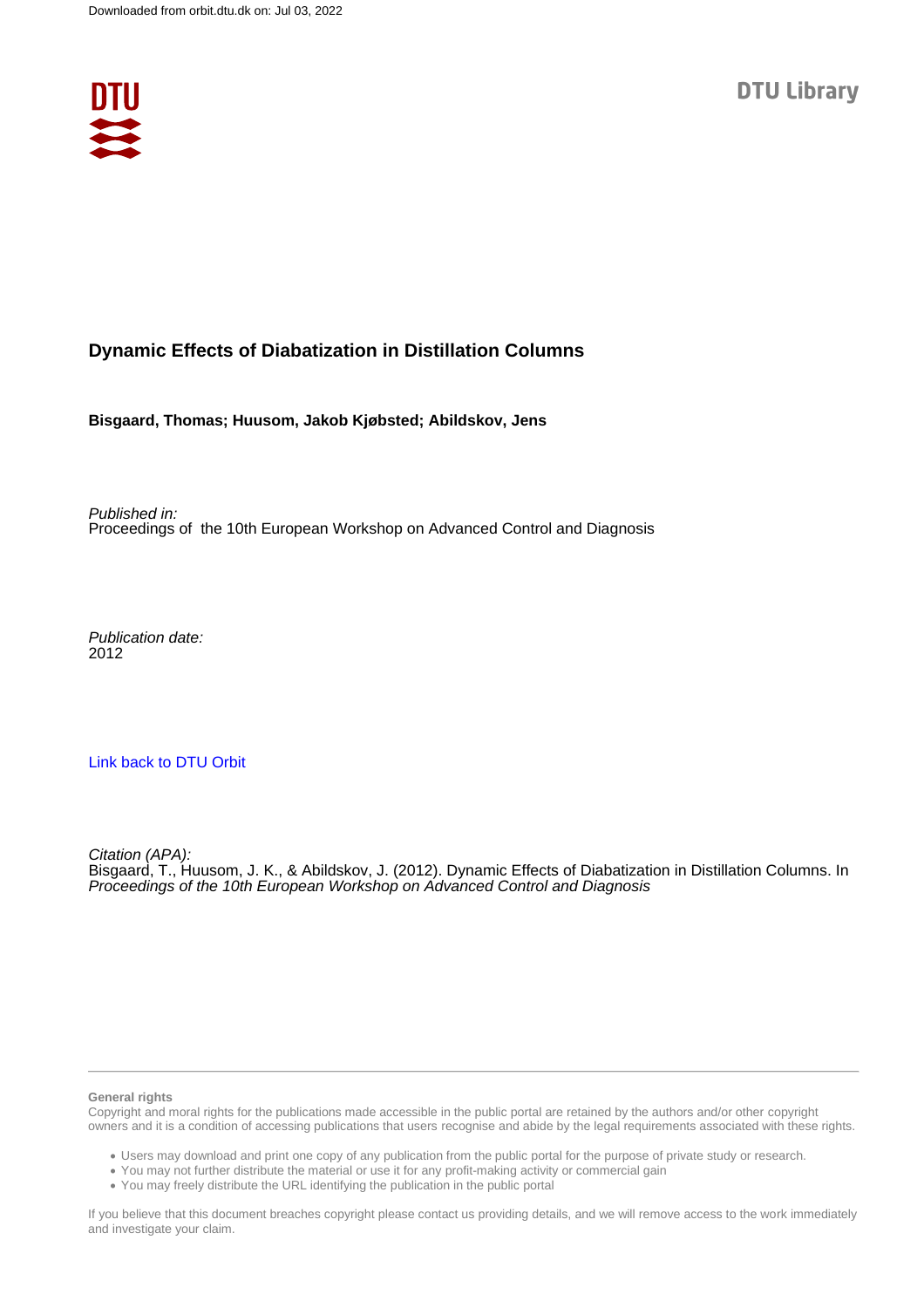# Dynamic Effects of Diabatization in Distillation Columns

## Thomas Bisgaard <sup>∗</sup> Jakob Kjøbsted Huusom <sup>∗</sup> Jens Abildskov <sup>∗</sup>

<sup>∗</sup> CAPEC, Dept. of Chemical and Biochemical Engineering, Technical University of Denmark, Søltofts Plads, Bld. 229, DK-2800 Kgs. Lyngby, Denmark

Abstract: The dynamic effects of diabatization in distillation columns are investigated in simulation with primary focus on the heat-integrated distillation column (HIDiC). A generic, dynamic, first-principle model has been formulated, which is flexible to describe various diabatic distillation configurations. Dynamic Relative Gain Array and Singular Value Analysis have been applied in a comparative study of a conventional distillation column and a HIDiC. The study showed increased input-output coupling due to diabatization. Feasible SISO control structures for the HIDiC were also found. Control-loop feasibility was demonstrated.

Keywords: Fluid separations, Distillation columns, Diabatic distillation, Dynamic modeling

## 1. INTRODUCTION

Multi-stage distillation is the most widely used industrial technique for continuously separating liquid mixtures. At the same time it is an energy intensive operation, so the technology still receives attention due to increased focus on environmental issues and resource management. In conventional distillation columns (CDiC) heat is added at the highest temperature and heat is removed at the lowest temperature, thereby preventing integration of the utility streams from the condenser and reboiler (Jana, 2010). Exergy (available energy) is thus said to be degraded throughout the distillation column. A Second-Law analysis (Fitzmorris and Mah, 1980) can quantify this exergy degradation. Such analysis reveals that industrial distillation columns operate at Second-Law efficiencies in the range of 5-20% (de Koeijer and Kjelstrup, 2000). These low Second-Law efficiencies indicate a substantial potential for improvements.

Various alternative distillation column configurations with higher Second-Law efficiencies have been suggested. One group of alternative configurations are the diabatic distillation columns. In a diabatic distillation column the heat required to perform the separation is added and/or removed throughout the column. An example is the heatintegrated distillation column (HIDiC) which was conceptually introduced by Mah et al. (1977). An illustration of a CDiC and a general HIDiC is given in Figure 1.

Internal heat transfer in the HIDiC is realized by operating the rectifying section at higher pressure than the stripping section, using vapor recompression. This heat transfer facilitates gradual boil-up throughout the stripper and condensation throughout the rectifier leading to an improved Second-Law efficiency (Nakaiwa et al., 1998a). The HIDiC uses significantly less utility in form of steam and cooling water compared to the CDiC. Instead, energy

needs to be supplied to the compressor. Olujic et al. (2003) has shown that this operation significantly reduces the operation cost of the separation.

Extensive efforts have been made to develop this technology during the past 15 years, both theoretically (e.g. Nakaiwa et al. (2003); Gadalla et al. (2007); Jana (2010)) and experimentally (Naito et al., 2000; Brunisma et al., 2012). Despite demonstrations of large energy savings of the HIDiC compared to the CDiC and manageable operability, it has not yet been accepted by the industry. This could be due to lack of mature methods for designing these more complex configurations (Olujic et al., 2006; Gadalla et al., 2007; Suphanit, 2010). Furthermore operation is more complex as a result of the high degree of process integration (Nakaiwa et al., 1998b; Zhu and Liu, 2005b).



Fig. 1. Schematic representation of (a) conventional distillation column (CDiC), (b) general heat-integrated distillation column (HIDiC)

The scope of this study is to investigate the challenges related to process control which may arise from diabatization. We present a generic model for simulating operation of both the CDiC and HIDiC configurations. A SISO control structure selection is based on dynamic analysis

<sup>?</sup> E-mails: T. Bisgaard (thbis@kt.dtu.dk), J.K. Huusom (jkh@kt.dtu.dk), and J. Abildskov (ja@kt.dtu.dk)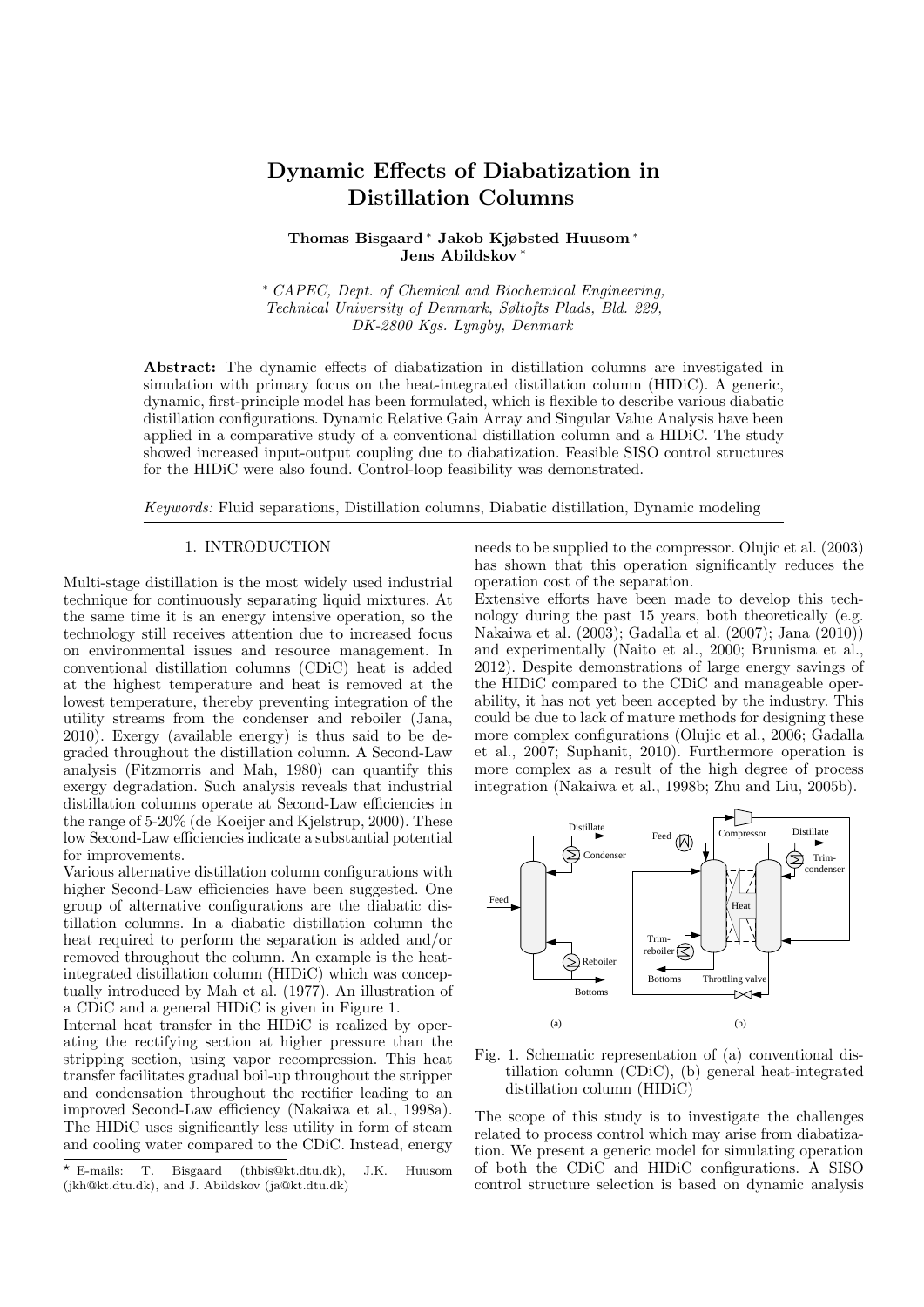tools and is verified in closed-loop simulations. The paper is organized with a presentation of the model in section 2. The simulation case is defined and the results presented in section 3 before the concluding remarks in section 4. Section 5 contains the nomenclature list.

## 2. DISTILLATION COLUMN MODEL

The modeling in this section forms the basis of the subsequent simulations presented in this paper. We give a detailed description of the distillation column configurations considered in this paper and their mathematical form, i.e. the dynamic model.

#### 2.1 System Description

A distillation column consists of a rectifying section which contains the trays above the feed location and a stripping section which contains the feed tray and the trays below. In the rectifying section, the most volatile component is concentrated towards the top of the column. In the stripping *section*, the most volatile component is stripped off the down-flowing liquid, producing a bottom product rich in *Qi*−<sup>1</sup> *x*<sup>1</sup> $\mu$ <sup>*k*</sup> $\mu$ <sup>*z*</sup> $\mu$ <sup>*n*</sup> $\mu$ <sup>*z*</sup> $\mu$ <sup>*n*</sup> $\mu$ <sup>*n*</sup> $\mu$ <sup>*n*</sup> $\mu$ <sup>*n*</sup> $\mu$ <sup>*n*</sup> $\mu$ <sup>*n*</sup> $\mu$ <sup>*n*</sup> $\mu$ <sup>*n*</sup> $\mu$ <sup>*n*</sup> $\mu$ <sup>*n*</sup> $\mu$ <sup>*n*</sup> $\mu$ <sup>*n*</sup> $\mu$ <sup>*n*</sup> $\mu$ <sup>*n*</sup> $\mu$ <sup>*n*</sup> $\mu$ <sup>*n*</sup> $\mu$ <sup>*n*</sup> $\mu$ <sup>*n*</sup> $\mu$ <sup>*n*</sup> $\mu$ <sup>*n*</sup> top product is returned to the column as a reflux while a fraction of the bottom product is vaporized and returned *Li*−<sup>1</sup> *V<sup>i</sup> in* the bottom of the column. By manipulating the amount of reflux and boilup, the purities of the top and bottom products can be adjusted. In a conventional (adiabatic) distillation column the column itself is thermally insulated *x*<sup>*x*</sup> *x***<sup>***i***</sup>+***n***<sub>***x***</sub><sup>***n***</sup><sub>***i***</sub><sup>***x***</sup>** *n***<sup>***i***</sup>+***n***<sup>***i***</sup>+***n***<sub>***i***</sub><sup>***n***</sup>** *i***<sup>***n***</sup>** *n***<sup>***i***</sup>** *n***<sup>***i***</sup>** *n***<sup>***i***</sup>** *n***<sup>***i***</sup>** *n***<sup>***i***</sup>** *n***<sup>***i***</sup>** *n***<sup>***i***</sup>** *n***<sup>***i***</sup>** *n***<sup>***i***</sup>** *n***<sup>***i***</sup>** *n***<sup>***i***</sup>** *n***<sup>***i***</sup>** *n***<sup>***i***</sup>** *n***<sup>***i***</sup>** *n***<sup>***i***</sup>** *n* the other hand, exchanges heat with the surroundings on each tray. This can significantly reduce the need for condenser and reboiler duties. Figure 2 displays a general representation of a distillation column.



## Fig. 2. General representation of a distillation column for separation of binary mixtures. The nomenclature is given in section 5

### 2.2 Dynamic Model

Inspired by the works of Liu and Qian (2000), Skogestad and Morari (1988), and Skogestad (1997) a dynamic model is formulated to describe both an adiabatic and a diabatic distillation column. The dynamic model includes mass and energy balances with the following assumptions:

- (1) A Lewis/Randall ideal, binary mixture is considered
- (2) A tray column model is used
- (3) Ideal mixing and equilibrium on each tray
- (4) Changes in sensible heat have been neglected
- (5) An equal number of trays in the rectifying and stripping sections
- (6) Vapor holdup is neglected corresponding to constant pressure in the CDiC and constant pressures in the rectifying and stripping sections in the HIDiC
- (7) Liquid flows are described by linearized tray hydraulics

The model equations are summarized in Table 1 and the corresponding nomenclature list is given in section 5. As can be seen, the expression for the  $Q_i$  terms determine the configuration of the distillation column.

#### 2.3 Control Degrees of Freedom Analysis

A crucial element in the operation of a distillation column is the selection of an efficient control structure, i.e. the pairing of controlled and manipulated variables. Control degrees of freedom analysis were performed on a CDiC and a HIDiC. A CDiC has five control degrees of freedom, namely the condenser duty, the reboiler duty, the distillate flow rate, the bottom flow rate and the reflux flow rate. Three holdups must be controlled, which are the reflux drum holdup, the reboiler holdup and the column vapor holdup, leaving the two product purities left for control. When considering the general HIDiC configuration as illustrated in Figure 1, two additional control degrees of freedom exist. These are the pressure difference between the rectifying and stripping sections and the feed preheater duty. As a result, the complexity of the control structure synthesis problem has increased, thanks to diabatization since the number of combinations have increased.

#### 3. SIMULATION STUDY

The model described in section 2 has been implemented in MATLAB <sup>R</sup> . This section outlines the considered case study, the methods applied for analysis, and finally the results and a discussion of these. A binary, equimolar mixture of benzene-toluene is a common example mixture (Zhu and Liu, 2005a; Huang et al., 2007) and is used in this work as well.

#### 3.1 Case-formulation

The idea is to compare the dynamics of an adiabatic distillation column (the CDiC) with a diabatic distillation column (the HIDiC), so the design degrees of freedom must be chosen according to this. The specific HIDiC configuration, presented in this paper, is the configuration as seen in Figure 1(b) without a feed preheater. The feed stream for the two configurations must obviously be the same, i.e. the feed flow rate, composition and thermal condition. The stripping section pressure of both configurations are fixed at 0.1013 MPa. The pressure of the rectifying section of the CDiC is identical to the pressure in the stripping section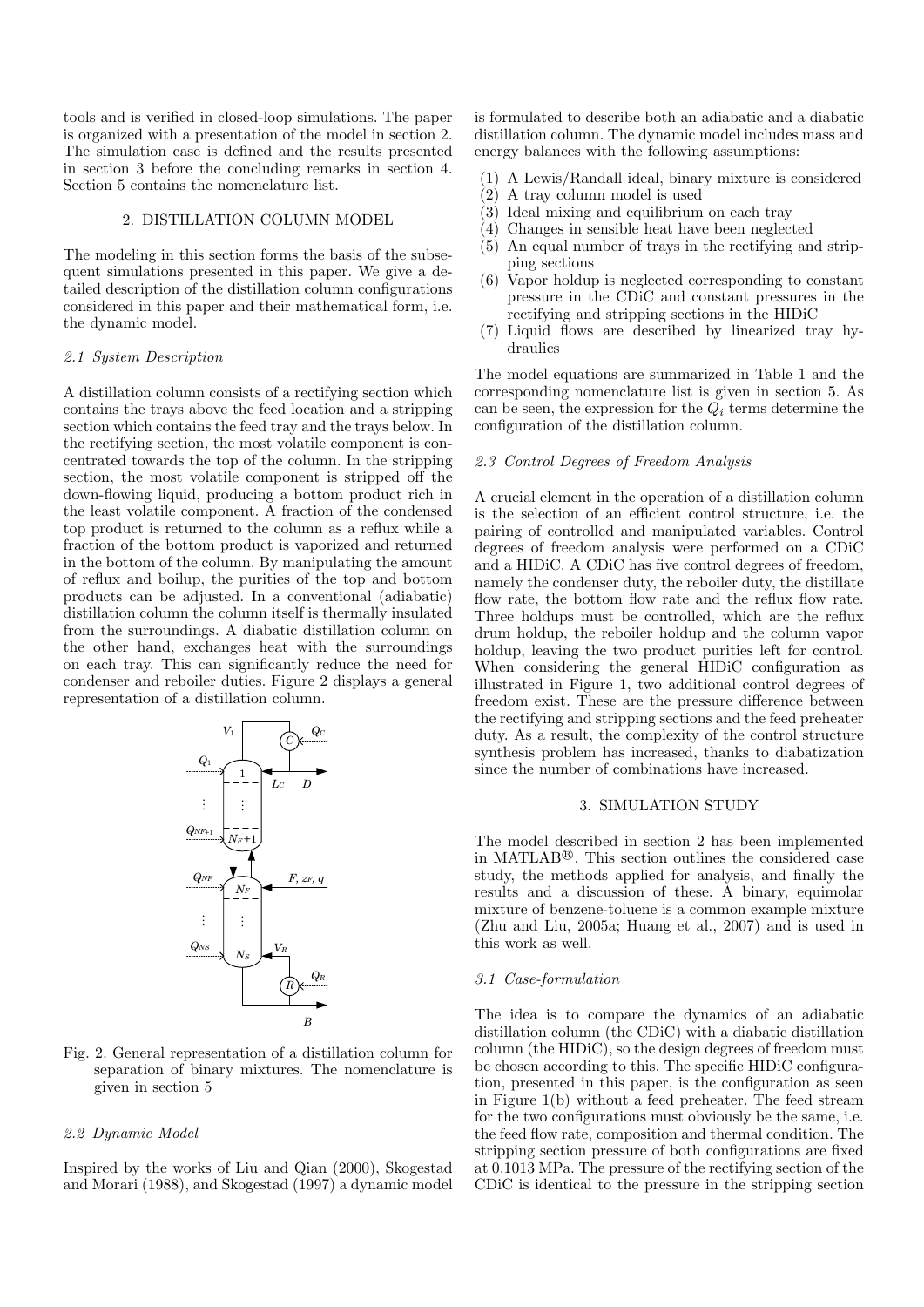while the pressure difference between the rectifying and stripping sections of the HIDiC is specified as 0.217 MPa. Additionally the product specifications are 99% benzene in the distillate and 5% benzene in the bottom product. It was furthermore decided that the CDiC and HIDiC should be designed with equal number of trays such that the hydraulic lag in the column, i.e. the time a change in the liquid flow in the top is perturbed to the bottom, is unaffected by the configuration type. A complete list of all specifications related to column design and mixture properties are given in Table 2.

> Table 2. Stationary operation data and model parameters for numerical studies related to the separation of a binary mixture of benzenetoluene

| General operation conditions                     |              |                                |  |  |  |
|--------------------------------------------------|--------------|--------------------------------|--|--|--|
| Number of stages                                 | 20           |                                |  |  |  |
| Feed stage location                              | 11           |                                |  |  |  |
| Feed flow                                        | 100          | $kmol \cdot h^{-1}$            |  |  |  |
| Feed benzene content                             | 0.50         |                                |  |  |  |
| Feed thermal condition                           | $\mathbf{1}$ |                                |  |  |  |
| Stripping section pressure                       | 0.1013       | MP <sub>a</sub>                |  |  |  |
| Top purity                                       | 0.99         |                                |  |  |  |
| Bottom purity                                    | 0.95         |                                |  |  |  |
| Nominal tray holdup                              | 0.83         | kmol                           |  |  |  |
|                                                  |              |                                |  |  |  |
| CD <sub>i</sub> C specific operation conditions  |              |                                |  |  |  |
| Reflux flow rate                                 | 86.6         | $kmol \cdot h^{-1}$            |  |  |  |
| Vapor boilup rate                                | 134          | $kmol \cdot h^{-1}$            |  |  |  |
| Pressure diff. between sections                  | $\Omega$     | MP <sub>a</sub>                |  |  |  |
|                                                  |              |                                |  |  |  |
| HID <sub>i</sub> C specific operation conditions |              |                                |  |  |  |
| Reflux flow rate                                 | 23.9         | $kmol \cdot h^{-1}$            |  |  |  |
| Vapor boilup rate                                | 71.8         | $kmol \cdot h^{-1}$            |  |  |  |
| Pressure diff. between sections                  | 0.217        | MP <sub>a</sub>                |  |  |  |
|                                                  |              |                                |  |  |  |
| Model parameters                                 |              |                                |  |  |  |
| Hydraulic time constant                          | 0.0042       | h                              |  |  |  |
| Heat of vaporization                             | 30001.1      | $kJ \cdot kmol^{-1}$           |  |  |  |
| Relative volatility                              | 2.317        |                                |  |  |  |
| Heat transfer rate                               | 9803         | $kJ \cdot h^{-1} \cdot K^{-1}$ |  |  |  |
| Antoine parameters for                           | 15.9008      |                                |  |  |  |
| benzene (in Torr and K)                          | 2788.51      |                                |  |  |  |
|                                                  | $-52.36$     |                                |  |  |  |
|                                                  |              |                                |  |  |  |

### 3.2 Dynamic Controllability Analysis

The control structure synthesis problem for dual composition control for a CDiC is usually solved by considering a decentralized  $2 \times 2$  control problem (Skogestad et al., 1990). This procedure has been employed in this study as well, implying perfect control for the remaining loops not concerning compositions.

Three potential manipulated variables are considered in the studies of controllability for the top composition, namely the reflux flow  $L$ , the distillate flow  $D$  or the reflux ratio  $L/D$ . Three potential manipulated variables are considered for the bottom purity as well, namely the boilup V, bottom flow B and the boilup ratio  $V/B$ . If all combinations are considered this leaves nine possible combinations for pairing. In order to assess the various control structures, the dynamic Bristol's Relative Gain Array method (RGA) and Singular Value Analysis (SVA) have been employed. Both methods are based on linear

models and are described by e.g. Skogestad and Postlethwaite (1996). For this purpose the full order model has been linearized at the stationary operation point, and represented as a transfer function model:

$$
\mathbf{y}(s) = \mathbf{G}(s)\mathbf{u}(s) \tag{1}
$$

Where  $\mathbf{G}(s)$  is the process transfer function matrix in the Laplace domain, linking the inputs,  $\mathbf{u}(s)$ , to the outputs,  $y(s) = (Y_D, X_B)^T$ . Logarithmic compositions,  $Y_D$  and  $X_B$ , for the outputs have been applied as suggested by Skogestad and Morari (1988):

$$
Y_D = \ln(1 - y_D) \tag{2}
$$

$$
X_B = \ln x_B \tag{3}
$$

Based on this transfer function matrix the frequency dependent RGA is given by:

$$
\mathbf{\Lambda}(j\omega) = \mathbf{G}(j\omega) \otimes [\mathbf{G}(j\omega)^{-1}]^{T}
$$
 (4)

The diagonal elements in a  $2 \times 2$  RGA,  $\Lambda$ , are identical and will be referred to as  $\lambda$ . The operator "⊗" is the Schur product, i.e. the element-wise multiplication operator.

In SVA the process transfer function matrix is decomposed to orthonormal matrices, Z and V, and a diagonal matrix S, according to:

$$
\mathbf{G}(s) = \mathbf{Z}(s)\mathbf{S}(s)\mathbf{V}(s)^{T} \tag{5}
$$

The condition number of the process transfer function matrix is given by the ratio between the largest and the smallest, non-zero diagonal element (or singular value) in S:

$$
\gamma(j\omega) = \frac{\sigma^*(j\omega)}{\sigma_*(j\omega)}\tag{6}
$$

When applying SVA, scaling of input and output variables must be applied. For this purpose the flow input variables are scaled with the valve gain equal to twice the magnitudes of the nominal values while ratios are simply scaled by their nominal values.

The magnitude of the relative gain element,  $\lambda$ , relates to the degree of interaction between the inputs and outputs. The desired value of the relative gain element is unity. This corresponds to the case where two single loops can be designed independently since no loop interaction exists. The condition number quantifies the sensitivity of the system to uncertainties in the matrix. Physically this means that the gain of the plant depends strongly on the input direction. A high condition number indicates poor conditioning of the process matrix, thus a high condition number indicate that a process is difficult to control. A value of 10 and above is typically considered as the highend condition number of the process matrix. The frequency range of importance for feedback control in a distillation column, is the range of 0.01-1 min<sup>−</sup><sup>1</sup> corresponding to 0.6- 60 h<sup>−</sup><sup>1</sup> (Skogestad et al., 1990).

#### 3.3 Results and Discussion

This section provides a comparison between a HIDiC and a CDiC. The steady-state RGA elements and condition numbers for the CDiC and the HIDiC are listed in Table 3 with the given control structures. The dynamic RGA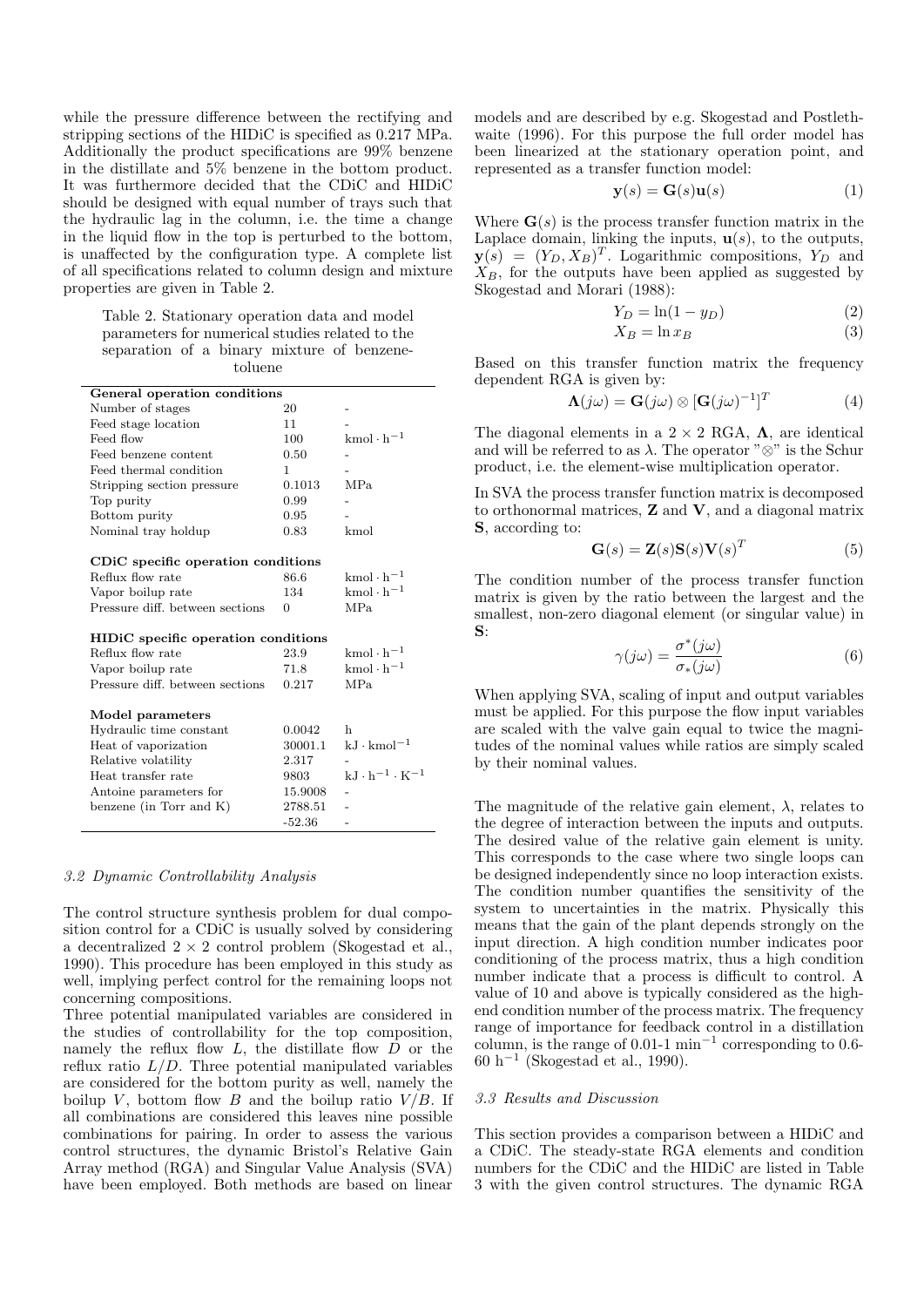elements and condition numbers are illustrated in Figure 3. When considering the steady-state values in Table 3 the condition number varies significantly between the control structures. It is clear that the LB- and  $(L/D)(V/B)$ structures are the best candidates for both distillation column configurations. No information is available for the DB-structure due to open-loop instability. Typically this steady-state analysis does not provide the complete picture since e.g.  $DB$  is a feasible structure when the loop is closed. When it comes to the dynamic analysis it can be seen in Figure 3 that the HIDiC has a greater degree of interaction than its conventional counterpart, since roughly all the lines representing the HIDiC have moved further away from unity compared to the lines belonging to the CDiC. Note the RGA element converges to unity (i.e. completely uncoupled system) at high frequencies since a hydraulic lag exist within the column. An interesting observation is the significant influence on the control structures involving ratios,  $L(V/B)$ ,  $(L/D)V$  and  $(L/D)(V/B)$  control structures in particular, whose coupling have increased compared to the CDiC. This is expected since composition changes causes changes in the vapor and liquid flows within the column. It seems that the LB-structure is still superior for both configurations.

The performance of the LB-structure has been evaluated using closed-loop simulation for a feedback SISOcontroller. For this evaluation, a PI-controller was incorporated in the model in discrete time with a sampling time of 0.0833 h. The controller uses the reflux flow rate to control the top purity (loop  $dY_D - dL$ ) and the bottom product flow rate to control the bottom purity (loop  $dX_B - dB$ ). Again, logarithmic compositions have been used for controlled and measured variables. The dynamic responses of a  $+10\%$  step-change in feed flow rate and a -10% step-change in feed composition is given in Figure 4. The simulations reveal a satisfactory control performance to the relative large step-changes.



## Fig. 4. Closed-loop response for the HIDiC to a  $+10\%$  stepchange in feed flow rate at time  $t = 0$ h and a -10% step-change in feed composition at  $t = 15$ h. Tuning parameters:  $dY_D - dL$ ,  $K_c = -0.0790$ ,  $\tau_I = 0.5158$ h and  $dX_B - dB$ ,  $K_c = 8.3147$ ,  $\tau_I = 0.4357$ h.

#### 4. CONCLUDING REMARKS

In this paper, a complete dynamic model has been presented and utilized for dynamic analysis and simulation of a heat-integrated distillation column (HIDiC) and a conventional distillation column. Dynamic analysis showed an increased input-output coupling due to diabatization, and that otherwise feasible control structures for a conventional distillation column could turn infeasible in a HIDiC. In this study an LB-structure seemed to be a promising control structure for a HIDiC as well as a conventional distillation column, considering a case-study of a benzenetoluene separation with 99% benzene in the distillate and 5% in the bottom product.

#### 5. NOMENCLATURE

| <b>Symbols</b>   |                                                       |                                      |
|------------------|-------------------------------------------------------|--------------------------------------|
| B                | $kmol \cdot h^{-1}$                                   | Bottom flow                          |
| $\boldsymbol{c}$ |                                                       | Benzene Antoine parameters           |
| D                | $kmol \cdot h^{-1}$                                   | Distillate flow                      |
| F                | $kmol \cdot h^{-1}$                                   | Feed flow                            |
| G                |                                                       | Process transfer function matrix     |
| $\boldsymbol{j}$ |                                                       | Imaginary number                     |
| L                | $kmol \cdot h^{-1}$                                   | Liquid flow                          |
| $\boldsymbol{M}$ | kmol                                                  | Holdup                               |
| $\boldsymbol{N}$ |                                                       | Number                               |
| $\boldsymbol{P}$ | MPa                                                   | Pressure                             |
| q                |                                                       | Feed thermal condition               |
| Q                | $kJ \cdot h^{-1}$                                     | Stage heat transfer                  |
| T                | K                                                     | Temperature                          |
| UA               | $\mathrm{kJ}\cdot\mathrm{h}^{-1}\cdot\mathrm{K}^{-1}$ | Heat transfer rate                   |
| u                |                                                       | Model input matrix                   |
| U                |                                                       | Orthonormal basis in SVA             |
| V                | $kmol \cdot h^{-1}$                                   | Vapor flow                           |
| $\boldsymbol{x}$ |                                                       | Liquid light component mole fraction |
| Х                |                                                       | Logarithmic mole fraction            |
| $\boldsymbol{y}$ |                                                       | Vapor light component mole fraction  |
| Y                |                                                       | Logarithmic mole fraction            |
| У                |                                                       | Model output matrix                  |
| $\boldsymbol{z}$ |                                                       | Feed light component mole fraction   |
| z                |                                                       | Orthonormal basis in SVA             |
| $\alpha$         |                                                       | Relative volatility                  |
| $\gamma$         |                                                       | Condition number                     |
| $\lambda$        | $kJ \cdot kmol^{-1}$                                  | Heat transfer rate                   |
| $\lambda$        |                                                       | RGA diagonal element                 |
| Λ                |                                                       | $_{\rm RGA}$                         |
| $\tau$           | h                                                     | Hydraulic time constant              |
| $\sigma$         |                                                       | Singular value                       |
| ω                | $h^{-1}$                                              | Frequency                            |
|                  |                                                       |                                      |

#### Super- and subscripts

- B Bottom
- C Condenser
- $\begin{tabular}{ll} $D$ & \hspace{15pt} \textbf{D} \text{ is } t \textbf{ill} \textbf{ate} \end{tabular}$
- Feed
- $\begin{tabular}{ll} $i$ & \hspace*{2em}Stage number \\ $R$ & \hspace*{2em} Reboiler \end{tabular}$
- Reboiler
- $s$  Nominal operation condition<br> $S$  Stage
- Stage

#### Acronyms

- CDiC Conventional distillation column
- HIDiC Heat-integrated distillation column
- RGA Relative gain array
- SVA Singular value analysis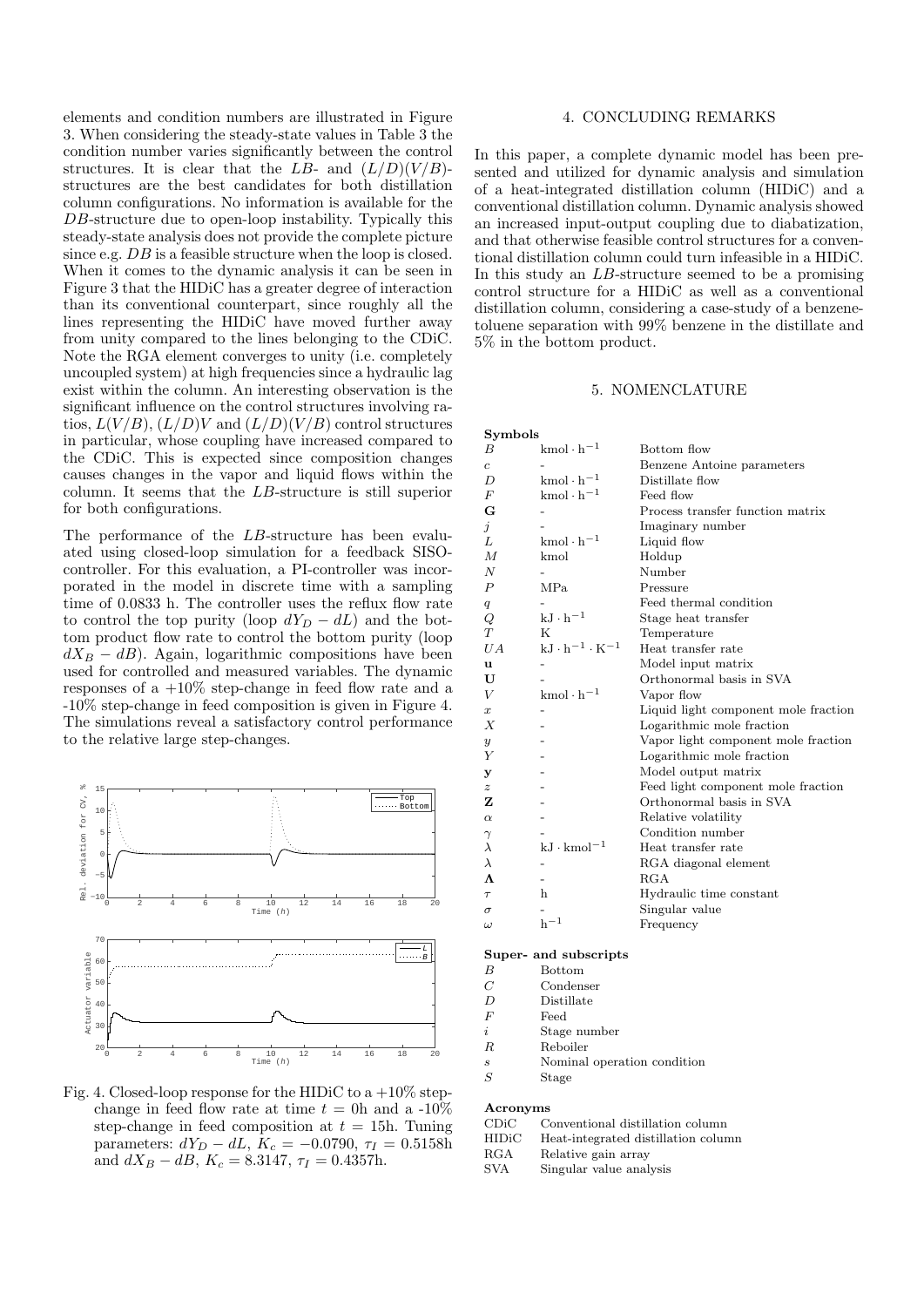

Fig. 3. Dynamic RGA Analysis and SVA applied on a HIDiC (black lines) and a CDiC (gray lines). The pressure difference between sections in the HIDiC is kept constant. Legends: Dotted: Lines of interest. (○):  $LV.$  (\*):  $DV$ . ( $\Box$ ): ( $L/D$ )V. ( $\triangle$ ):  $LB$ . ( $\bigtriangledown$ ):  $L(V/B)$ . ( $\triangleright$ ):  $DB$ . ( $\triangle$ ):  $D(V/B)$ . ( $\star$ ): ( $L/D$ ) $B$ . ( $\diamond$ ): ( $L/D$ )( $V/B$ ).

#### REFERENCES

- Brunisma, O., Krikken, T., Cot, J., Saric, M., Tromp, S., Olujic, Z., and Stankiewicz, A. (2012). The structured heat integrated distillation column. Chem. Eng. Res. Des., 90, 458–470.
- Fitzmorris, R. and Mah, R. (1980). Improving distillation column design using thermodynamic availability analysis. AIChE Journal, 26, 265–273.
- Gadalla, M., Jimenz, L., Olujic, Z., and Jansens, P. (2007). A thermo-hydraulic approach to conceptual design of an internally heat-integrated distillation column (i-hidic). Comput. Chem. Eng., 31, 1346–1354.
- Huang, K., Wang, S., Iwakabe, K., Shan, L., and Zhu, Q. (2007). Temperature control of an ideal heat-integrated distillation column (hidic). *Chem. Eng. Sci.*, 62, 6486– 6491.
- Jana, A. (2010). Heat integrated distillation operation. Appl. Energy, 87, 1477–1494.
- Liu, X. and Qian, J. (2000). Modeling, control, and optimization of ideal internal thermally coupled distillation columns. Chem. Eng. Technol., 23, 235–241.
- Mah, R., J.J. Nicholas, J., and Wodnik, R. (1977). Distillation with secondary reflux and vaporization: A comparative evaluation. AIChE Journal, 23, 651–658.
- Naito, K., Nakaiwa, M., Huang, K., Endo, A., Aso, K., Nakanishi, T., Nakamura, T., Noda, H., and Takamatsu,

T. (2000). Operation of a bench-scale ideal heat integrated distillation column (hidic): an experimental study. Comput. Chem. Eng., 24, 495–499.

- Nakaiwa, M., Huang, K., Endo, A., Ohmori, T., Akiya, T., and Takamatsu, T. (2003). Internally heat-integrated distillation columns: a review. Trans IChemE, 81, 162– 177.
- Nakaiwa, M., Huang, K., Owa, M., Akiya, T., Nakane, T., Sato, M., Takamatsu, T., and Yoshitome, H. (1998a). Potential energy savings in ideal heat-integrate distillation column. Appl. Therm. Eng., 18, 1077–1087.
- Nakaiwa, M., Huang, K., Owa, M., Akiya, T., Nakane, T., and Takamatsu, T. (1998b). Operating an ideal heat integrated distillation column with different control algorithms. Comput. Chem. Eng., 22, 389–393.
- Olujic, Z., Fakhri, F., de Rijke, A., de Graauw, J., and Jansen, P. (2003). Internal heat integration – the key to an energy-conserving distillation column. J. Chem. Technol. Biotechnol., 78, 241–248.
- Olujic, Z., Sun, L., Rijke, A.D., and Jansens, P. (2006). Conceptual design of an internally heat integrated propylene-propane splitter. Energy, 31, 3083–3096.
- Skogestad, S. (1997). Dynamics and control of distillation columns - a critical survey. Modeling, Identification and Control, 18, 177–217.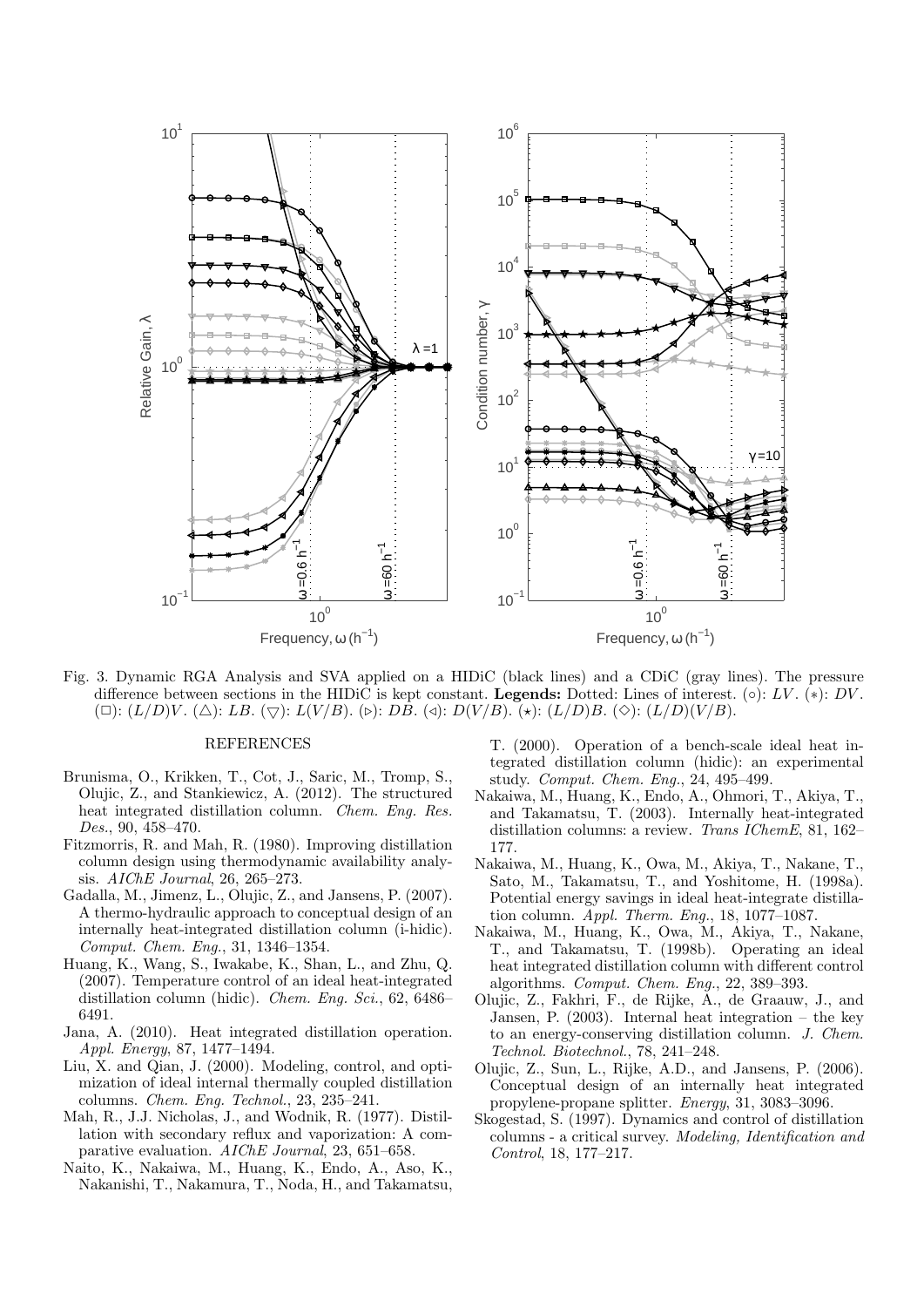- Skogestad, S., Lundström, P., and Jacobsen, E. (1990). Selecting the best distillation control configuration. AIChE Journal, 36, 753–764.
- Skogestad, S. and Morari, M. (1988). Understanding the dynamic behavior of distillation columns. Ind. Eng. Chem. Res., 27, 1848–1862.
- Skogestad, S. and Postlethwaite, I. (1996). Multivariable feedback control: Analysis and design. Wiley.
- Suphanit, B. (2010). Design of internally heat-integrated distillation column (hidic): Uniform heat transfer area versus uniform heat distribution. Energy, 35, 1505–1514.
- de Koeijer, G. and Kjelstrup, S. (2000). Minimizing entropy production rate in binary tray distillation. Int. J. Applied Thermodynamics, 3, 105–110.
- Zhu, Y. and Liu, X. (2005a). Dynamics and control of high purity heat integrated distillation column. Ind. Eng. Chem. Res., 44, 8806–8814.
- Zhu, Y. and Liu, X. (2005b). Investigating control schemes for an ideal thermally coupled distillation column (itcdic). Chem. Eng. Technol., 28, 1048–1055.